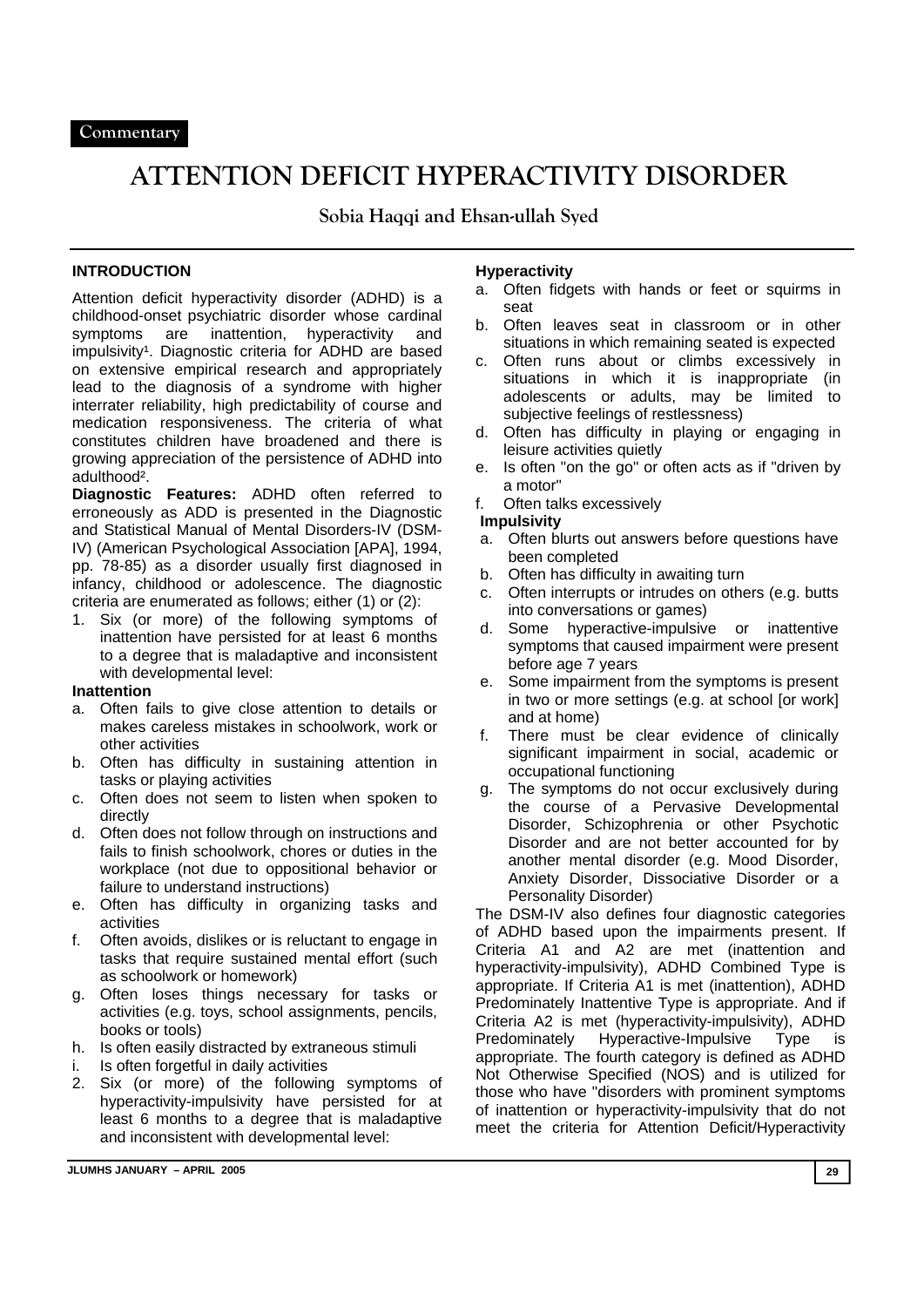#### *Attention deficit hyperactivity disorder*

Disorder." The diagnosis of "In Partial Remission" can also be appended if a previous diagnosis has been made, but the individual no longer meets the full criteria. Additionally, persons who have any of the subtype diagnoses may go on to have that subtype changed (e.g. from Predominately Inattentive type to Combined type). Important to the view of the development of person with ADHD is the description given by Hutchins (1994), in which he describes the dichotomous symptoms of persons with and without hyperactivity-impulsivity and by Zgonc's Study (as

| <b>Main</b><br><b>Symptoms</b> |                                           | <b>Impulsivity</b>                        |                                             | <b>Inattention</b>             |
|--------------------------------|-------------------------------------------|-------------------------------------------|---------------------------------------------|--------------------------------|
| Behavior                       |                                           | Overactive                                |                                             | Sluggish                       |
| Model                          |                                           | Impulse<br>Inhibition                     |                                             | Organization                   |
| Occurrence                     |                                           | Boys more than<br>Girls                   |                                             | Boys more or<br>equal to Girls |
| Language                       |                                           | Language<br><b>Disorder</b>               |                                             | <b>Subtle Deficits</b>         |
| Peers                          |                                           | Peer Rejection                            |                                             | Social<br>Withdrawal           |
| Comorbidity                    |                                           | Aggression,<br>Conduct<br><b>Disorder</b> |                                             | Anxiety,<br>Depression         |
| Presentation                   |                                           | Behavior, early<br>referral               |                                             | Learning, late<br>referral     |
| <b>Family Type</b>             |                                           | Discord / Anger                           |                                             | Stress /<br>Frustration        |
| Outcome                        |                                           | Persistence                               |                                             | Adjustment                     |
| <b>Trait</b>                   | <b>Impulsivity</b>                        |                                           | <b>Inattention</b>                          |                                |
| Decision<br>Making             | Impulsive                                 |                                           | Sluggish                                    |                                |
| <b>Boundaries</b>              | Intrusive,<br><b>Rebellious</b>           |                                           | Honors<br>Boundaries, Polite,<br>Obedient   |                                |
| Assertion                      | Bossy, Irritating                         |                                           | Underassertive,<br>Docile, Overly<br>Polite |                                |
| Attention<br>Seeking           | Show-off, Egotisti-<br>cal, Best at Worst |                                           | Modest, Shy,<br>Socially Withdrawn          |                                |
| Popularity                     | Attracts but does<br>not Bond             |                                           | Bonds but does<br>not Attract               |                                |

cited in Price,  $1999$ <sup>1</sup>.

# **ETIOLOGY**

Although, the details of ADHD's etiology and pathophysiology are still being worked out, the available data implicate dysregulation of catecholaminergic systems. Several lines of data also implicate genes in the etiology of ADHD. The biological relatives of children with ADHD are at greater than normal risk for ADHD. Twin studies show ADHD to be highly

**JLUMHS JANUARY – APRIL 2005 30** 

heritable while adoption studies suggest that biological, not adoptive, relationships mediate the familial transmission of the disorder. Although, ADHD's mechanism of inheritance is unknown, its high population prevalence (5% to 10%) and modest risk to first-degree relatives (about 15% to 20%) suggest that the mechanism of transmission is  $complex<sup>1</sup>$ . Consistent with the idea that ADHD is a complex, multifactorial disorder, the magnitude of the association between DRD4 and ADHD is small<sup>1</sup>.

ADHD has also generated controversy as some believe that it does not exist, whereas others see the reluctance of clinicians to diagnose and treat it and denying effective health care to children. denying effective health care to children. Epidemiological studies show that 3-5% of children of school age may be classified as having ADHD. No validated diagnostic test exists to confirm the clinical diagnosis $3$ . The past 20 years have seen the development of diagnostic criteria in both Britain and America. In 1981, the criteria of the Diagnostic and Statistical Manual version III (DSM-III) departed from those of the International Classification of Diseases ninth edition (ICD-9) in creating subtypes of attention deficit disorder with and without hyperactivity. Meanwhile, the ICD-9 continued to emphasise "pervasive hyperactivity" as the hallmark of the socalled hyperactive syndrome. Now, however, DSM-IV and ICD-10 research criteria for attention deficit hyperactivity disorder and hyperkinetic disorder are almost identical, showing a rapprochement between American and British approaches<sup>4</sup>.

#### **PREVALENCE OF ADHD**

About 1.6 million cases of ADHD have been diagnosed in American elementary school children, according to the Centers for Disease Control and Prevention (CDC). A recent study conducted at the Mayo Clinic has found that ADHD affects up to 7.5% of school age children. Previous studies had estimated the occurrence of ADHD between 1% and 20% of school age children<sup>5</sup>.

**Gender Differences:** ADHD expresses itself similarly in boys and girls relative to comparison subjects of the same gender indicating that ADHD associated impairments are correlates of ADHD in both boys and girls. However, between-gender differences are identified among the children with ADHD such as the higher rate among girls of symptoms of inattention and lower rates of co-morbidity with disruptive behavior disorders, major depression and learning disabilities. Since these differences are attributable to the main effects of gender rather than modification of the ADHD effect by gender, these findings indicate that girls are at the same relative risk for these adverse outcomes as boys but that girls have different clinical presentations. ADHD in girls is more likely to be predominantly the inattentive subtype, less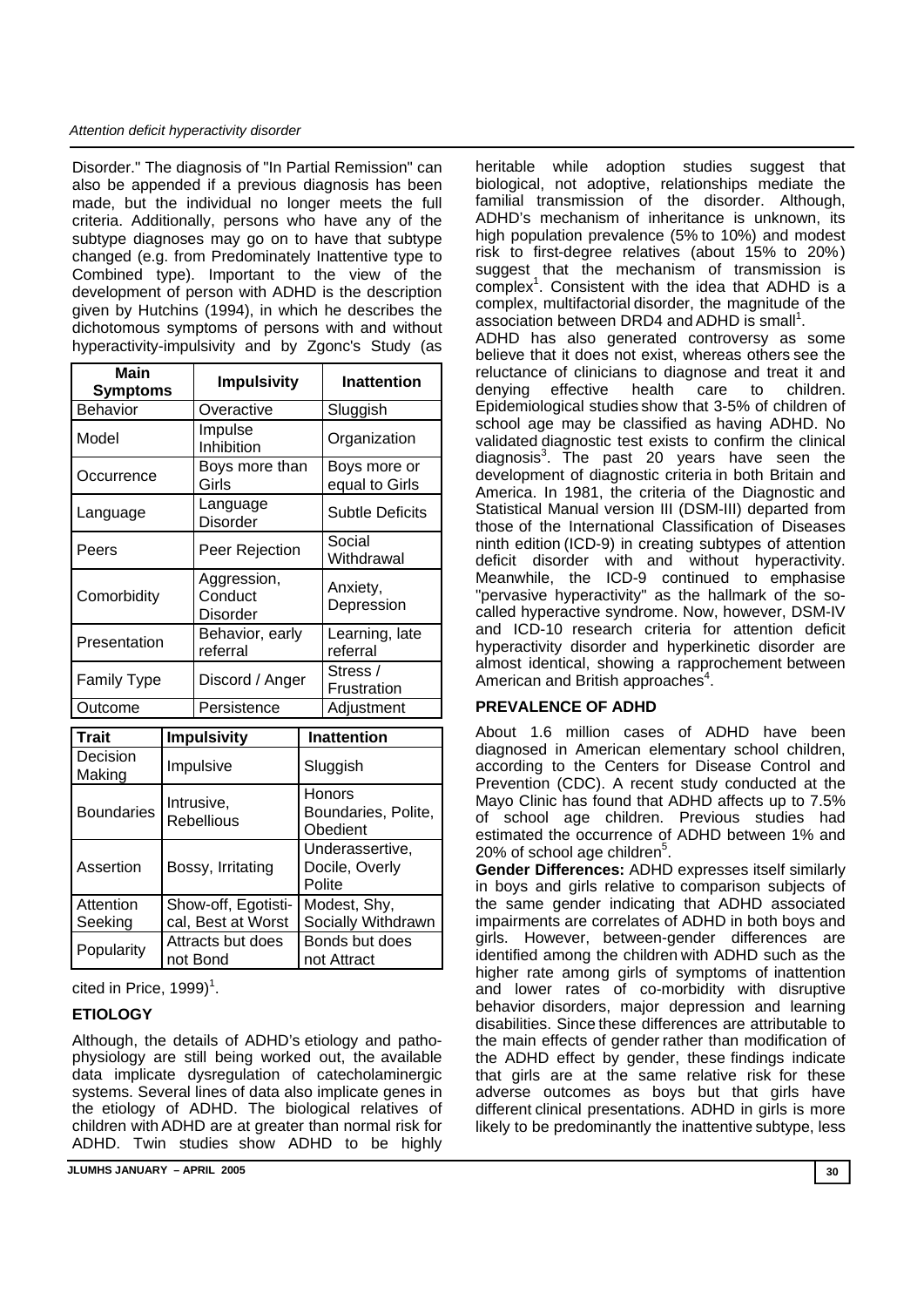likely to be associated with a learning disability in reading or mathematics and less likely to be associated with problems in school or fewer sparetime activities than ADHD in boys $6$ .

**Co-morbidity:** Recent studies have shown that ADHD is associated with significant impairment in multiple domains of functioning including a high frequency of psychiatric co-morbidity with disruptive mood and anxiety disorders, poor educational attainment, lower IQ and low occupational performance. ADHD is also associated with maladaptive interpersonal interactions and low selfesteem. Among children with ADHD, the presence of co-morbid psychiatric disorders predict both the persistence of ADHD into adulthood and a more complicated course with poorer outcomes. If pediatric samples of children with ADHD were found to have rates of co-morbid psychiatric disorders similar to those seen in psychiatric samples, the implication would be that pediatric patients with ADHD may have an equally high risk of experiencing a complicated course and compromised outcome7 . Substance abuse has also been found common among 75% of boys with ADHD that were not on medication and 25% of boys with ADHD on medication having at least one substance abuse disorder, compared to 18% of the boys without. It has been noted that adults with ADHD develop substance abuse disorders at nearly twice the rate of their non-ADHD peers. Learning disabilities are also notable among those with ADHD.

**Learning and Standardized Test Performance:**  Learning disabilities can be shown through the results of Weschler Intelligence Scales for Children-III (WISC-III) where normal children outperform those with ADHD on 31 separate neuropsychological variables. Adults with ADHD also fare poorly on intelligence tests such as the Weschler Adult Intelligence Scales-III (WAIS-III). As a result of these lowered academic and standardized test scores, a high number of ADHD children are placed in special education settings. However, it has not been defined as to whether these children are in need of special education due to their ADHD or a co-morbid condition. Finally, Weiss (1996) classifies those with ADHD as trainable, not educable, with the difference being that those who are educable can learn by being told, and those that are trainable learn by doing with repetition.

**Social Skills:** When "Social skills were defined as cognitive and overt behaviors a person uses interpersonal interactions and can range from simple nonverbal behaviors such as eye contact and head nods to the complex verbal behavior of offering a compromise that will meet everyone's needs" (Schumaker and Deshler, 1995), children with learning disabilities including ADHD were found to be

behind their peers. The hierarchy proposed by Guevremont and Dumas (1994) shows four domains in which children of ADHD have social difficulty. It includes high-rate intrusive behavior, deficient communication skills, biased and deficient social cognitive skills and poor emotional regulation. The generalization of social skills from a taught singular situation to larger settings is also decreased. As a result of lack of these skills, the tendency is to act in an antisocial as opposed to prosocial manner. More specifically, Hubbard and Newcomb (1999) have reported that when ADHD children are in playgroups with normal children, the rates of solitary play increase and the rate of verbalization decrease. However, the team of Schumaker and Deshler (1995) shows that these skills are teachable with a high rate of success when done properly.

# **ADHD IN CHILDHOOD**

In childhood, the effects of ADHD are far reaching, touching every aspect of the child's life. Social skills are decreased, learning ability is lessened and selfesteem is lowered. Guevremont and Dumas (1994) estimate that 50% of children with ADHD have significant difficulties in peer and social relationships and it has been noted by many studies that these children may be viewed negatively by their peers. Children with ADHD are placed in alternative educational settings within the schools. This has the potential to further demoralize a student and lower their self-esteem more and facilitate the ongoing under-education of these students.

**Adulthood:** Entering adulthood, the estimates of those persisting with diagnosable ADHD vary from approximately one-third of those diagnosed with ADHD in childhood still meeting the criteria in adulthood to nearly 70% (Barkley, 1998; Driggs, 1995). Meanwhile, Shaughnessy and Martin (1998) also believe that those who do not "outgrow" ADHD by adulthood have a considerable lessening of the hyperactivity portion of their disease<sup>8</sup>.

# **MANAGEMENT OF ADHD**

Pharmacotherapy, particularly use of stimulants has been extensively studied and generally provides significant symptomatic and academic<br>improvement<sup>2</sup>. Treatment generally involves  $improvement<sup>2</sup>$ . . Treatment generally involves pharmacotherapy with stimulants, although behavior therapy and parent training are often used as well<sup>9</sup>. The evidence from the meta-analysis confirming the protective effect of stimulant therapy for ADHD against substance use disorder is of great significance, both clinically and from the perspective of public health<sup>10</sup>. Approaches to treatment have also progressed by time. An important advance was the use of systematic behavior modification techniques in the management of disruptive classroom behavior. In